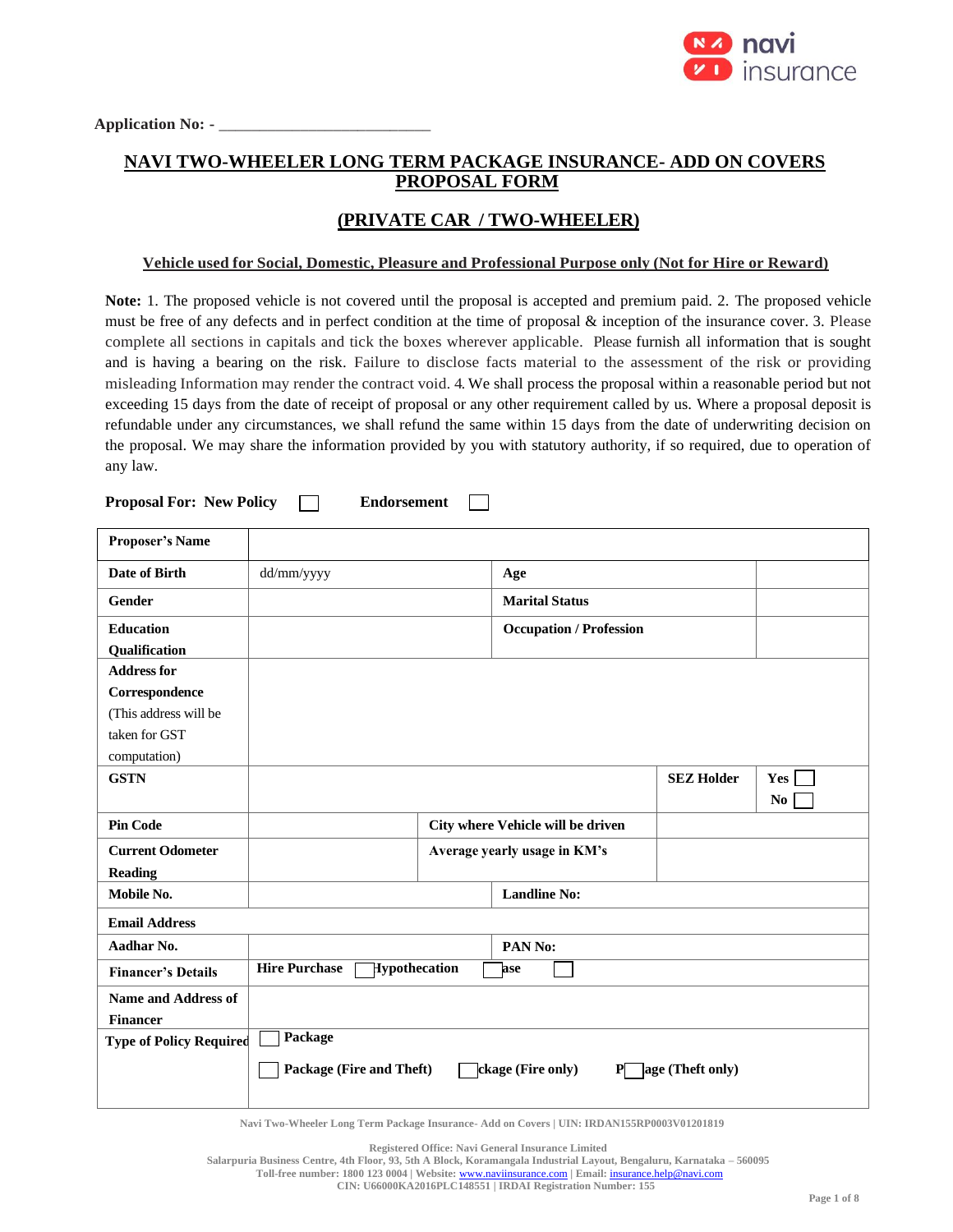

|                                                                                             | Hand<br>Whether the vehicle is New or Second Hand at the time of Purchase: New<br><b>Seco</b> |                       |                                         |                                   |  |                                             |                                                        |                                                                             |                         |                                                                               |                        |  |
|---------------------------------------------------------------------------------------------|-----------------------------------------------------------------------------------------------|-----------------------|-----------------------------------------|-----------------------------------|--|---------------------------------------------|--------------------------------------------------------|-----------------------------------------------------------------------------|-------------------------|-------------------------------------------------------------------------------|------------------------|--|
| <b>Body Type: Solo</b>                                                                      |                                                                                               |                       |                                         |                                   |  |                                             |                                                        |                                                                             |                         |                                                                               |                        |  |
| <b>Period of Insurance</b><br>To: Midnight of dd/mm/yyyy<br>From: --//-- Hrs. on dd/mm/yyyy |                                                                                               |                       |                                         |                                   |  |                                             |                                                        |                                                                             |                         |                                                                               |                        |  |
| <b>REGN. No</b>                                                                             | <b>Engine</b><br>No                                                                           | <b>Chassis</b><br>No. |                                         | <b>Year of</b><br>Manufa<br>cture |  | <b>Make</b>                                 | <b>Model</b>                                           | Date of<br>Cubic<br>Registration/<br>Capacity<br>Date of<br><b>Purchase</b> |                         | <b>Seating</b><br>Capacity<br><b>Including</b><br>driver &<br><b>Side Car</b> | Fuel<br><b>Type</b>    |  |
|                                                                                             |                                                                                               |                       |                                         |                                   |  |                                             |                                                        |                                                                             |                         |                                                                               |                        |  |
|                                                                                             | <b>Registering Authority - Name and location:</b>                                             |                       |                                         |                                   |  |                                             |                                                        |                                                                             |                         |                                                                               |                        |  |
|                                                                                             |                                                                                               |                       |                                         |                                   |  | <b>Insured Declared Value</b>               |                                                        |                                                                             |                         |                                                                               | Amount $(\bar{\zeta})$ |  |
| Year                                                                                        | <b>Vehicle IDV</b>                                                                            |                       |                                         | <b>Side Car</b><br><b>Value</b>   |  | <b>Non-Electrical</b><br><b>Accessories</b> | <b>Electrical/Elec</b><br>tronic<br><b>Accessories</b> | <b>External</b><br><b>CNG/LPG</b><br>kit                                    |                         | <b>Total IDV</b>                                                              |                        |  |
|                                                                                             |                                                                                               |                       |                                         |                                   |  |                                             |                                                        |                                                                             |                         |                                                                               |                        |  |
|                                                                                             |                                                                                               |                       |                                         |                                   |  | DESCRIPTION OF ACCESSORIES                  |                                                        |                                                                             |                         |                                                                               |                        |  |
|                                                                                             | Non-Electrical Accessories (other Than factory fitted)                                        |                       |                                         |                                   |  |                                             |                                                        |                                                                             |                         |                                                                               |                        |  |
|                                                                                             | Sr. No.                                                                                       |                       |                                         |                                   |  | <b>Items Description</b>                    |                                                        |                                                                             | <b>Year of Purchase</b> |                                                                               | <b>IDV</b>             |  |
|                                                                                             |                                                                                               |                       |                                         |                                   |  |                                             |                                                        |                                                                             |                         |                                                                               |                        |  |
|                                                                                             |                                                                                               |                       |                                         |                                   |  |                                             |                                                        |                                                                             |                         |                                                                               |                        |  |
|                                                                                             |                                                                                               |                       |                                         |                                   |  |                                             |                                                        |                                                                             |                         |                                                                               |                        |  |
| Electrical/Electronic Accessories (Other than factory fitted)                               |                                                                                               |                       |                                         |                                   |  |                                             |                                                        |                                                                             |                         |                                                                               |                        |  |
| Sr. No.                                                                                     |                                                                                               |                       | <b>Items Description</b><br><b>Make</b> |                                   |  | <b>Model</b>                                | Year                                                   |                                                                             |                         | <b>IDV</b>                                                                    |                        |  |
|                                                                                             |                                                                                               |                       |                                         |                                   |  |                                             |                                                        |                                                                             |                         |                                                                               |                        |  |
|                                                                                             |                                                                                               |                       |                                         |                                   |  |                                             |                                                        |                                                                             |                         |                                                                               |                        |  |
|                                                                                             |                                                                                               |                       |                                         |                                   |  |                                             |                                                        |                                                                             |                         |                                                                               |                        |  |
|                                                                                             |                                                                                               |                       |                                         |                                   |  |                                             |                                                        |                                                                             |                         |                                                                               |                        |  |

**Navi Two-Wheeler Long Term Package Insurance- Add on Covers | UIN: IRDAN155RP0003V01201819**

**Registered Office: Navi General Insurance Limited Salarpuria Business Centre, 4th Floor, 93, 5th A Block, Koramangala Industrial Layout, Bengaluru, Karnataka – 560095 Toll-free number: 1800 123 0004 | Website:** [www.naviinsurance.com](http://www.naviinsurance.com/) **| Email:** [insurance.help@navi.com](mailto:insurance.help@navi.com) **CIN: U66000KA2016PLC148551 | IRDAI Registration Number: 155**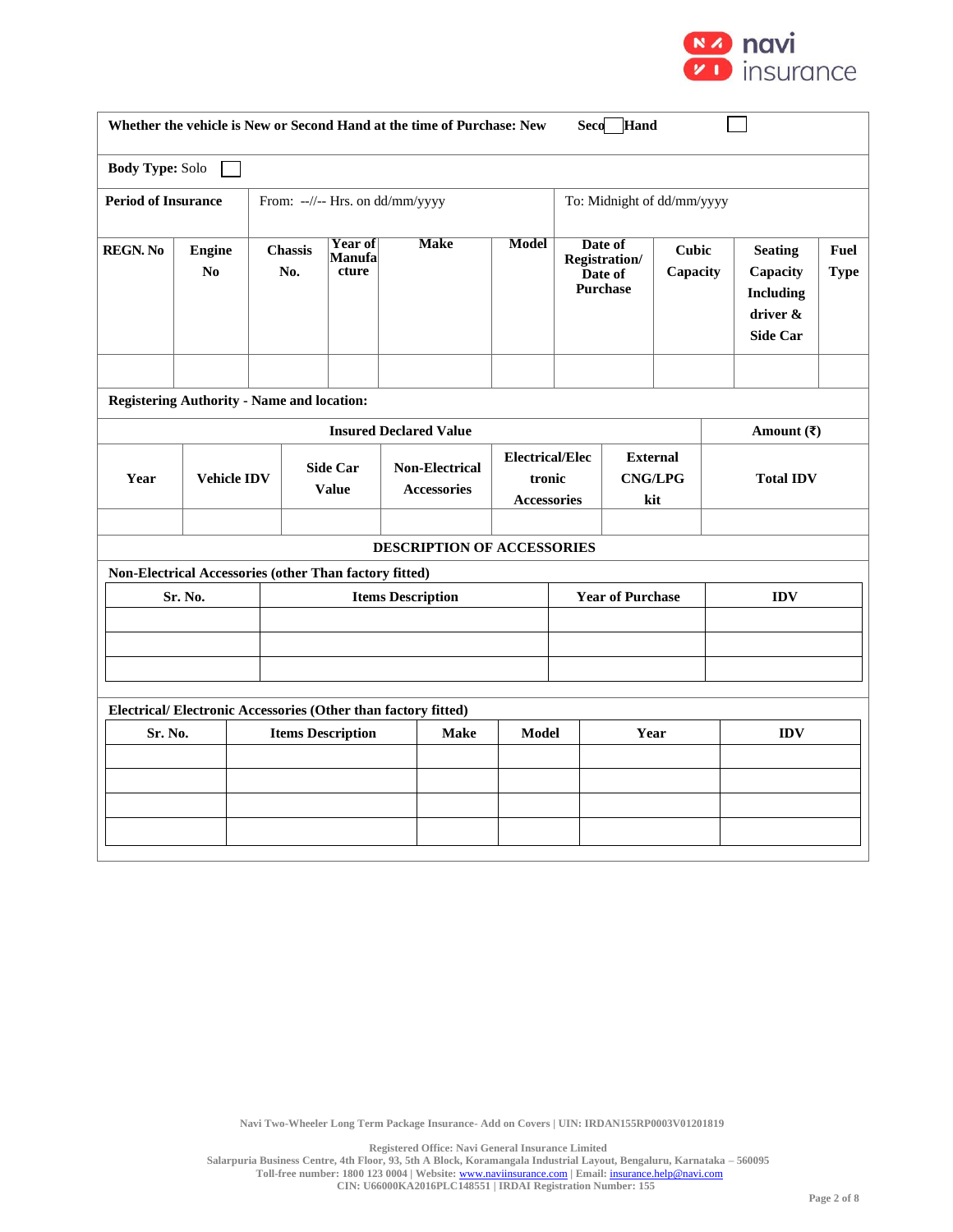

#### **Note:**

The Insured's Declared Value (IDV) of the vehicle will be deemed to be the 'SUM INSURED' for the purpose of this tariff and it will be fixed at the commencement of each policy period for each insured vehicle.

The IDV of the vehicle is to be fixed on the basis of manufacturers listed selling price of the brand and model as the vehicle proposed for insurance at the commencement of insurance /renewal, and adjusted for depreciation (as per schedule specified below). The IDV of the side car(s) and / or accessories, if any, fitted to the vehicle but not included in the manufacturer's listed selling price of the vehicle is / are also likewise to be fixed.

The schedule of age-wise depreciation as shown below is applicable for the purpose of Total Loss/ Constructive Total Loss (TL/ CTL) claims only. A vehicle will be considered to be a CTL where the aggregate cost of retrieval and / or repair of the vehicle subject to terms and conditions of the policy exceeds 75% of the IDV.

| % OF DEPRECIATION FOR<br><b>FIXING IDV</b> |
|--------------------------------------------|
| .5%                                        |
| 15%                                        |
| 20%                                        |
| 30%                                        |
| 40%                                        |
| 50%                                        |
|                                            |

Note. IDV of obsolete models of vehicles (i.e. Models which the manufacturers have discontinued to manufacture) and vehicles beyond 5 years of age will be determined on the basis of an understanding between the insurer and the insured.

#### **PREVIOUS INSURER DETAILS**

| <b>Previous</b>                                                                                                 | Type of        |                                           | <b>NCB</b> in last<br>Name of |             | <b>Policy</b>      | Did you claim                     |  | <b>NCB</b> % Eligible                           |
|-----------------------------------------------------------------------------------------------------------------|----------------|-------------------------------------------|-------------------------------|-------------|--------------------|-----------------------------------|--|-------------------------------------------------|
| Policy No                                                                                                       | <b>Policy</b>  | <b>Insurer &amp;</b>                      |                               | year Policy | <b>Expiry Date</b> | Last year?                        |  | (provide proof or                               |
|                                                                                                                 | Package<br>/TP | <b>Servicing</b><br><b>Branch Code or</b> |                               |             |                    | Yes/No. If yes,<br>please provide |  | declaration at the end<br>of the proposal form) |
|                                                                                                                 |                | <b>Address</b>                            |                               |             |                    | claim amount.                     |  |                                                 |
|                                                                                                                 |                |                                           |                               |             |                    |                                   |  |                                                 |
|                                                                                                                 |                |                                           |                               |             |                    |                                   |  |                                                 |
|                                                                                                                 |                |                                           |                               |             |                    |                                   |  |                                                 |
|                                                                                                                 |                |                                           |                               |             |                    |                                   |  |                                                 |
|                                                                                                                 |                |                                           |                               |             |                    |                                   |  |                                                 |
|                                                                                                                 |                |                                           |                               |             |                    |                                   |  |                                                 |
|                                                                                                                 |                |                                           |                               |             |                    |                                   |  |                                                 |
| Claim Lodged in past 3 years                                                                                    |                | Year 1                                    |                               | Year 2      |                    | Year 3                            |  |                                                 |
| No. of claims                                                                                                   |                |                                           |                               |             |                    |                                   |  |                                                 |
|                                                                                                                 |                |                                           |                               |             |                    |                                   |  |                                                 |
| Amount                                                                                                          |                |                                           |                               |             |                    |                                   |  |                                                 |
|                                                                                                                 |                |                                           |                               |             |                    |                                   |  |                                                 |
| Has any Insurance Company Ever Declined/Cancelled /Refused Renewal/Imposed special condition or excess – Yes/No |                |                                           |                               |             |                    |                                   |  |                                                 |
| If Yes, reason and details thereof:                                                                             |                |                                           |                               |             |                    |                                   |  |                                                 |

**Navi Two-Wheeler Long Term Package Insurance- Add on Covers | UIN: IRDAN155RP0003V01201819**

**Registered Office: Navi General Insurance Limited**

**Salarpuria Business Centre, 4th Floor, 93, 5th A Block, Koramangala Industrial Layout, Bengaluru, Karnataka – 560095**

**Toll-free number: 1800 123 0004 | Website:** [www.naviinsurance.com](http://www.naviinsurance.com/) **| Email:** [insurance.help@navi.com](mailto:insurance.help@navi.com)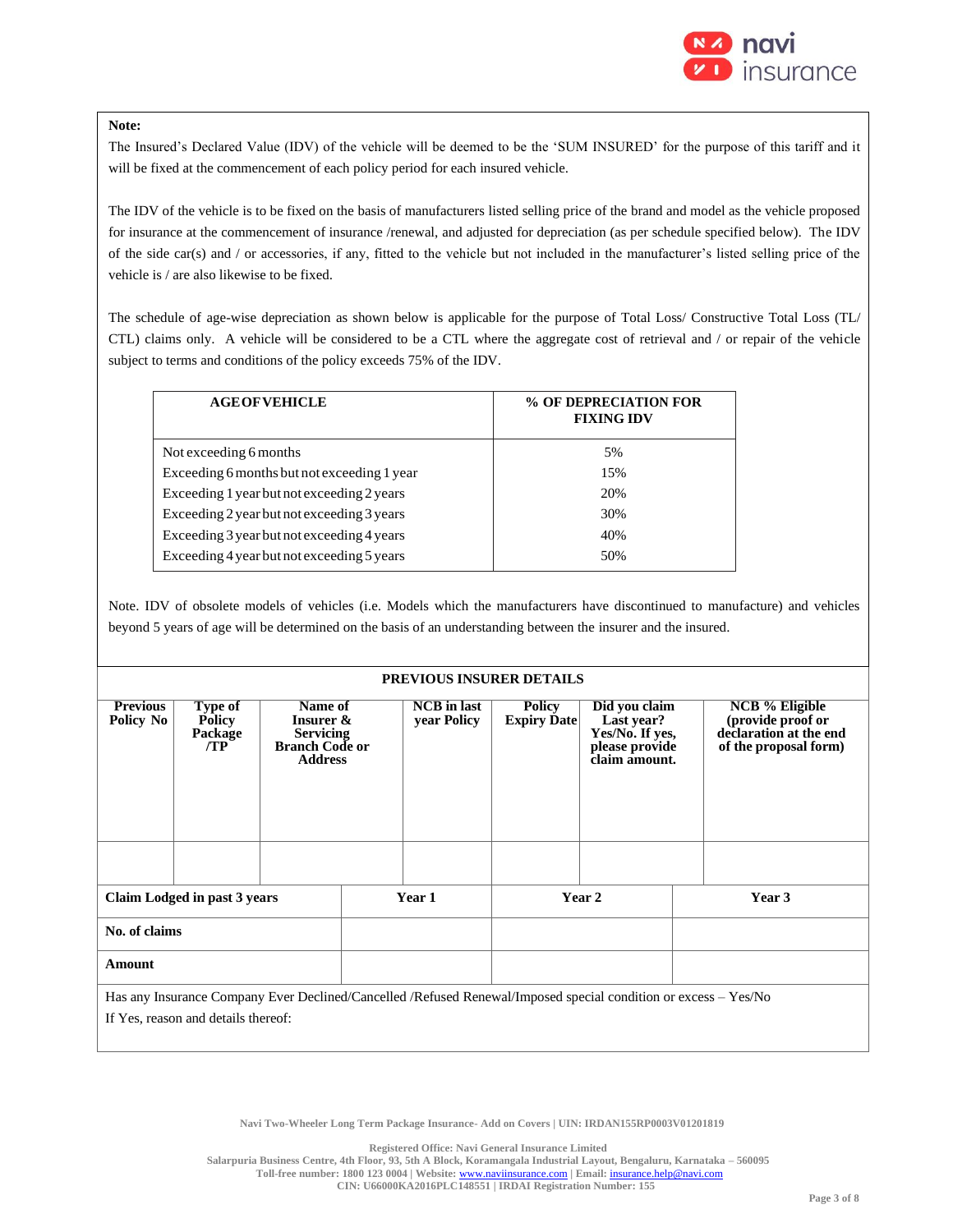

| <b>OTHER INFORMATION</b>                                                                                                                                                                                                                                           |                                                                                                |  |  |  |  |  |
|--------------------------------------------------------------------------------------------------------------------------------------------------------------------------------------------------------------------------------------------------------------------|------------------------------------------------------------------------------------------------|--|--|--|--|--|
| (Tick on relevant option and provide details wherever applicable)                                                                                                                                                                                                  |                                                                                                |  |  |  |  |  |
| Voluntary Excess: Do you wish to opt for                                                                                                                                                                                                                           | $Yes/No - If yes, please specify the amount$                                                   |  |  |  |  |  |
| Voluntary Excess over and above the                                                                                                                                                                                                                                |                                                                                                |  |  |  |  |  |
| <b>Compulsory Deductible of Rs100/-?</b>                                                                                                                                                                                                                           | Rs500/750/1000/1500/3000                                                                       |  |  |  |  |  |
| Are you a member of Automobile Association<br>of India?                                                                                                                                                                                                            | Yes/No<br>If yes, please State:<br>Name of Association<br>1.                                   |  |  |  |  |  |
|                                                                                                                                                                                                                                                                    | Membership No:<br>Date of Expiry:                                                              |  |  |  |  |  |
| Are you an existing customer of Navi General<br><b>Insurance?</b>                                                                                                                                                                                                  | Yes/No<br>Customer ID                                                                          |  |  |  |  |  |
| Is any other Private car/two-Wheeler                                                                                                                                                                                                                               | Yes/No                                                                                         |  |  |  |  |  |
| belonging to your family insured with us?                                                                                                                                                                                                                          | (Family means Father, Mother, Self, Spouse, Children)                                          |  |  |  |  |  |
| Do you wish to provide photograph of your                                                                                                                                                                                                                          | Yes/No                                                                                         |  |  |  |  |  |
| vehicle?                                                                                                                                                                                                                                                           |                                                                                                |  |  |  |  |  |
| If yes, please provide/upload minimum                                                                                                                                                                                                                              |                                                                                                |  |  |  |  |  |
| four photographs of all 4 sides of the vehicle                                                                                                                                                                                                                     |                                                                                                |  |  |  |  |  |
| taken on the date of proposal through our mobile                                                                                                                                                                                                                   |                                                                                                |  |  |  |  |  |
| application.                                                                                                                                                                                                                                                       |                                                                                                |  |  |  |  |  |
| Is any of these applicable:                                                                                                                                                                                                                                        |                                                                                                |  |  |  |  |  |
| Vehicle being run by non-conventional<br>1.<br>source<br>Vehicle will be used for driving tuitions<br>2.<br>Vehicle is Specially designed for use of blind<br>3.<br>/ Handicapped / Mentally Challenged<br>Person and duly endorsed in Registration<br>Certificate | Yes/No<br>If yes, please specify details (RC copy will be needed as proof)<br>Yes/No<br>Yes/No |  |  |  |  |  |
| Use of vehicle limited to own premises?<br>4.<br>Whether the vehicle is fitted with Fibre<br>5.                                                                                                                                                                    | Yes/No<br>Yes/No                                                                               |  |  |  |  |  |
| <b>Glass Tank</b>                                                                                                                                                                                                                                                  |                                                                                                |  |  |  |  |  |
| Is the vehicle fitted with Anti-Theft device<br>6.<br>approved by ARAI?                                                                                                                                                                                            | Yes/No                                                                                         |  |  |  |  |  |
| <b>Imported Vehicle without Custom Duty</b><br>7.                                                                                                                                                                                                                  | Yes/No                                                                                         |  |  |  |  |  |
| Loss of accessories by Burglary, House<br>8.<br>breaking and theft                                                                                                                                                                                                 | Yes/No                                                                                         |  |  |  |  |  |
| <b>Additional Towing Charges</b><br>9.                                                                                                                                                                                                                             | Yes/No<br>Specify Amount                                                                       |  |  |  |  |  |
| Do you wish to restrict TPPD cover to<br><b>Statutory limit of Rs.6000/-only?</b>                                                                                                                                                                                  | Yes / No                                                                                       |  |  |  |  |  |
| (Policy Limit - Rs1 lakh)                                                                                                                                                                                                                                          |                                                                                                |  |  |  |  |  |

**Navi Two-Wheeler Long Term Package Insurance- Add on Covers | UIN: IRDAN155RP0003V01201819**

**Registered Office: Navi General Insurance Limited Salarpuria Business Centre, 4th Floor, 93, 5th A Block, Koramangala Industrial Layout, Bengaluru, Karnataka – 560095 Toll-free number: 1800 123 0004 | Website:** [www.naviinsurance.com](http://www.naviinsurance.com/) **| Email:** [insurance.help@navi.com](mailto:insurance.help@navi.com) **CIN: U66000KA2016PLC148551 | IRDAI Registration Number: 155**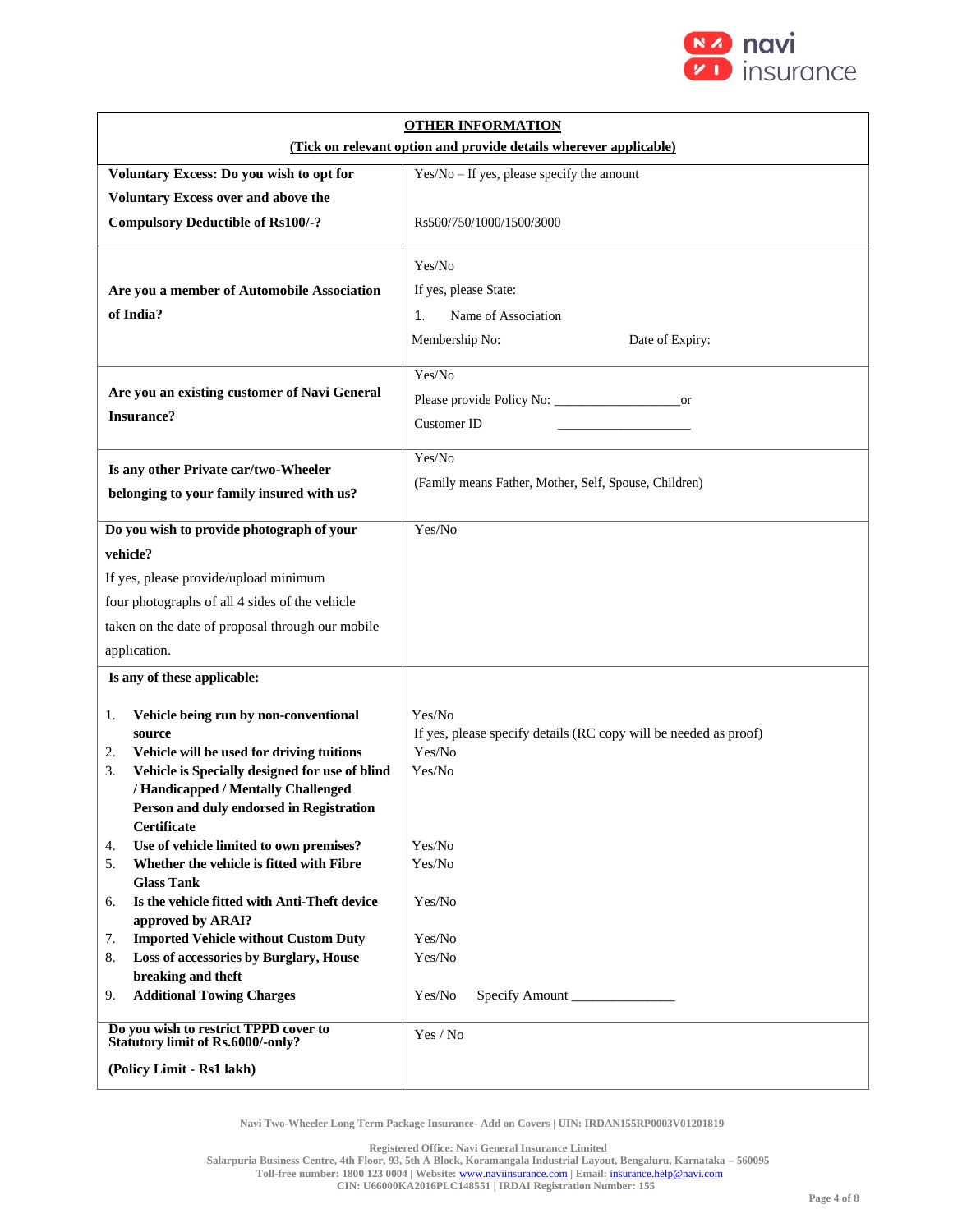

| <b>Geographical Area extension:</b><br>Bangladesh, Nepal, Bhutan, Pakistan, Maldives, Sri Lanka<br>(Please select countries you wish to cover) |                           |                |              |                          |                                            |  |  |
|------------------------------------------------------------------------------------------------------------------------------------------------|---------------------------|----------------|--------------|--------------------------|--------------------------------------------|--|--|
| <b>Additional Covers Required</b>                                                                                                              |                           |                |              |                          |                                            |  |  |
| Do you wish to cover your legal liability towards?                                                                                             |                           |                |              |                          |                                            |  |  |
| Yes/No.                                                                                                                                        |                           |                |              |                          |                                            |  |  |
| <b>Paid Driver</b>                                                                                                                             | Yes /No                   |                |              |                          |                                            |  |  |
| <b>Unnamed Employees (IMT 29)</b>                                                                                                              | State No. of Employees:   |                |              |                          |                                            |  |  |
| <b>PA cover to Unnamed Pillion rider</b>                                                                                                       | Yes / No                  |                |              |                          |                                            |  |  |
| Max Rs. 1 lakh                                                                                                                                 |                           | CSI:           |              |                          |                                            |  |  |
| $(In$ multiples of Rs. $10,000)$                                                                                                               |                           |                |              |                          |                                            |  |  |
| Do you wish to include Personal Accident cover for named persons? If YES, give name and Sum Insured opted for:                                 |                           |                |              |                          |                                            |  |  |
| <b>Name</b>                                                                                                                                    | <b>CSI</b> opted<br>(Rs.) | <b>Nominee</b> | Relationship | Name of the<br>Appointee | <b>Relationship with</b><br><b>Nominee</b> |  |  |
| 1)                                                                                                                                             |                           |                |              |                          |                                            |  |  |
| 2)                                                                                                                                             |                           |                |              |                          |                                            |  |  |
| 3)                                                                                                                                             |                           |                |              |                          |                                            |  |  |
| 4)                                                                                                                                             |                           |                |              |                          |                                            |  |  |
| 5)                                                                                                                                             |                           |                |              |                          |                                            |  |  |

|       | <b>COMPULSORY PERSONAL ACCIDENT COVER FOR OWNER DRIVER</b>                                     |  |  |  |  |  |  |  |
|-------|------------------------------------------------------------------------------------------------|--|--|--|--|--|--|--|
|       | Personal Accident Cover for Owner Driver is compulsory. Please give details of nomination:     |  |  |  |  |  |  |  |
| (a)   | Name of the Nominee & Age                                                                      |  |  |  |  |  |  |  |
| (b)   | Relationship                                                                                   |  |  |  |  |  |  |  |
| (c)   | Name of the Appointee                                                                          |  |  |  |  |  |  |  |
|       | (If Nominee is a Minor)                                                                        |  |  |  |  |  |  |  |
| (d)   | <b>Relationship to the Nominee</b>                                                             |  |  |  |  |  |  |  |
| Note: |                                                                                                |  |  |  |  |  |  |  |
|       | Personal Accident cover for Owner Driver is compulsory for Sum Insured of Rs.15,00,000/-.      |  |  |  |  |  |  |  |
|       | Compulsory PA cover to owner driver cannot be granted where a vehicle is owned by a company, a |  |  |  |  |  |  |  |

partnership firm or a similar body corporate or where the owner-driver does not hold an effective driving license. **3.** Do you already have a 24-hour Personal Accident cover against Death and Permanent Disability (Total and Partial) for

Capital Sum Insured of at least Rs.15 lacs? **Yes/No, if yes, Sum Insured: \_\_\_\_\_\_\_**

**Navi Two-Wheeler Long Term Package Insurance- Add on Covers | UIN: IRDAN155RP0003V01201819**

**Registered Office: Navi General Insurance Limited**

**Salarpuria Business Centre, 4th Floor, 93, 5th A Block, Koramangala Industrial Layout, Bengaluru, Karnataka – 560095 Toll-free number: 1800 123 0004 | Website:** [www.naviinsurance.com](http://www.naviinsurance.com/) **| Email:** [insurance.help@navi.com](mailto:insurance.help@navi.com)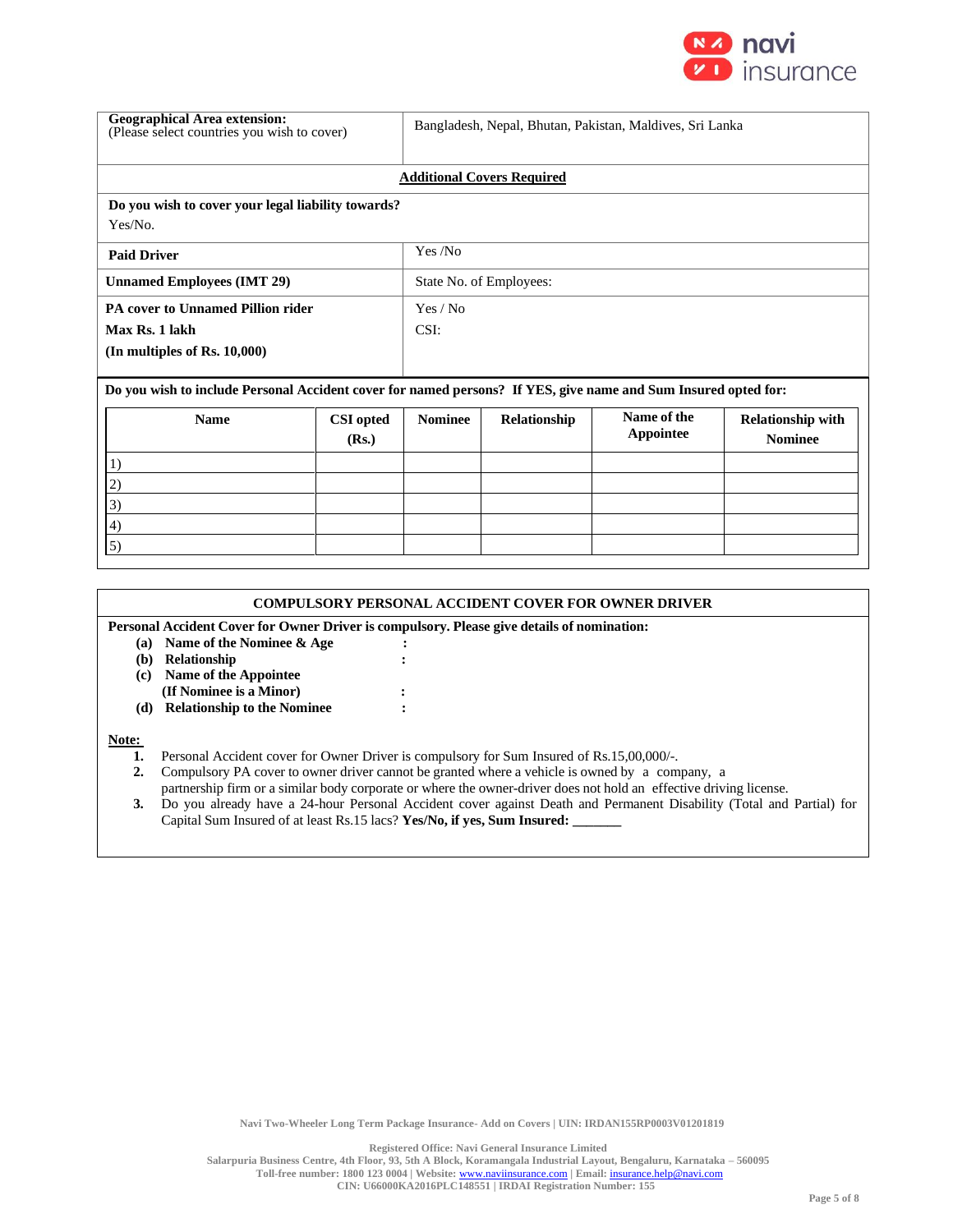

| ADD ON COVER - (Two-Wheeler & Private Car) |                                                                                                                                                           |        |                                                                                                                                             |  |  |  |  |
|--------------------------------------------|-----------------------------------------------------------------------------------------------------------------------------------------------------------|--------|---------------------------------------------------------------------------------------------------------------------------------------------|--|--|--|--|
| 1                                          | Zero Dep Cover                                                                                                                                            |        | No of Claims<br>Without Deductible<br>$\Box$<br>П<br>With Deductible<br>Amount $\ldots$<br>(Deductible Upto Rs 1000 in multiples of Rs 250) |  |  |  |  |
| $\overline{2}$                             | New Vehicle for Old Vehicle                                                                                                                               | $\Box$ |                                                                                                                                             |  |  |  |  |
| 3                                          | <b>Engine Protector</b>                                                                                                                                   | П      |                                                                                                                                             |  |  |  |  |
| 4                                          | Consumable Expenses                                                                                                                                       | □      |                                                                                                                                             |  |  |  |  |
| 5                                          | Roadside Assistance                                                                                                                                       | □      |                                                                                                                                             |  |  |  |  |
| <b>INJURY RELATED COVERS</b>               |                                                                                                                                                           |        |                                                                                                                                             |  |  |  |  |
| 6                                          | Hospi Cash<br>Rs 500/1000/2000 per day                                                                                                                    | $\Box$ | Per Day Cash Limit                                                                                                                          |  |  |  |  |
| 7                                          | Accidental Hospitalisation<br>Rs 50,000/1,00,000/2,00,000/3,00,000/4,00,000/<br>5,00,000                                                                  | $\Box$ |                                                                                                                                             |  |  |  |  |
| 8                                          | <b>Enhanced Owner Personal Accident</b><br>(Multiples of Rs 100,000 upto Rs 20,00,000)                                                                    | П      | CSI Amount                                                                                                                                  |  |  |  |  |
| 9                                          | <b>Enhanced Pillion Rider Personal Accident</b><br>(Multiples of Rs 100,000 upto Rs 20,00,000)                                                            | П      | $CSI$ Amount                                                                                                                                |  |  |  |  |
| 10                                         | <b>EMI</b> Protector                                                                                                                                      | П      |                                                                                                                                             |  |  |  |  |
| 11                                         | <b>Outstanding Loan Protector</b>                                                                                                                         | П      |                                                                                                                                             |  |  |  |  |
|                                            |                                                                                                                                                           |        |                                                                                                                                             |  |  |  |  |
|                                            |                                                                                                                                                           |        | PREMIUM PAYMENT AND BANK DETAILS                                                                                                            |  |  |  |  |
|                                            | $Dsymant$ Option<br>$\Box$ Demand Draft $\Box$ Fund Transfer $\Box$<br>Cha<br>$\mathbf{D}_{\alpha\nu}$ $\mathbf{O}_{\mathbf{r}}$ der $\qquad \qquad \Box$ |        |                                                                                                                                             |  |  |  |  |

| Payment Option:                                                                                                                                                                                                                                                                                                                                                                                     | Cheque<br>Debit Card  | П<br>П | Demand Draft<br>Credit Card | П<br>□ | Fund Transfer               | П | Pay Order | П |
|-----------------------------------------------------------------------------------------------------------------------------------------------------------------------------------------------------------------------------------------------------------------------------------------------------------------------------------------------------------------------------------------------------|-----------------------|--------|-----------------------------|--------|-----------------------------|---|-----------|---|
| Premium Amount:                                                                                                                                                                                                                                                                                                                                                                                     | ₹                     |        | Amount in Words:            |        |                             |   |           |   |
| For Cheque/DD/PO (Payable in favour of Navi General Insurance Company Limited)                                                                                                                                                                                                                                                                                                                      |                       |        |                             |        |                             |   |           |   |
| <b>Account Holder Name</b><br><b>Instrument Number</b>                                                                                                                                                                                                                                                                                                                                              |                       |        |                             |        | <b>Instrument Date</b><br>÷ |   |           |   |
| <b>Instrument Amount</b>                                                                                                                                                                                                                                                                                                                                                                            |                       |        |                             |        | <b>Bank Name</b>            |   |           |   |
| Credit/Debit Card No.                                                                                                                                                                                                                                                                                                                                                                               |                       |        |                             |        | <b>Expiry Date</b>          |   |           |   |
| Fund Transfer/Wallet                                                                                                                                                                                                                                                                                                                                                                                | : Name of Bank/Wallet |        |                             |        | <b>Transaction Number:</b>  |   |           |   |
| <b>PAN Number</b>                                                                                                                                                                                                                                                                                                                                                                                   |                       |        |                             |        | <b>TAN Number</b>           |   |           |   |
| Note:<br>As per the Regulatory requirements, we can affect payment of the refund (if any) and or claims only through Electronic Clearing<br>System (ECS) / National Electronic Funds Transfer (NEFT) / Real Time Gross Settlement (RTGS) / Interbank Mobile Payment<br>Service (IMPS). If the premium payment mode is other than cheque, please provide your account details as mentioned below for |                       |        |                             |        |                             |   |           |   |

**Navi Two-Wheeler Long Term Package Insurance- Add on Covers | UIN: IRDAN155RP0003V01201819**

refund purposes.

**Registered Office: Navi General Insurance Limited**

**Salarpuria Business Centre, 4th Floor, 93, 5th A Block, Koramangala Industrial Layout, Bengaluru, Karnataka – 560095**

**Toll-free number: 1800 123 0004 | Website:** [www.naviinsurance.com](http://www.naviinsurance.com/) **| Email:** [insurance.help@navi.com](mailto:insurance.help@navi.com)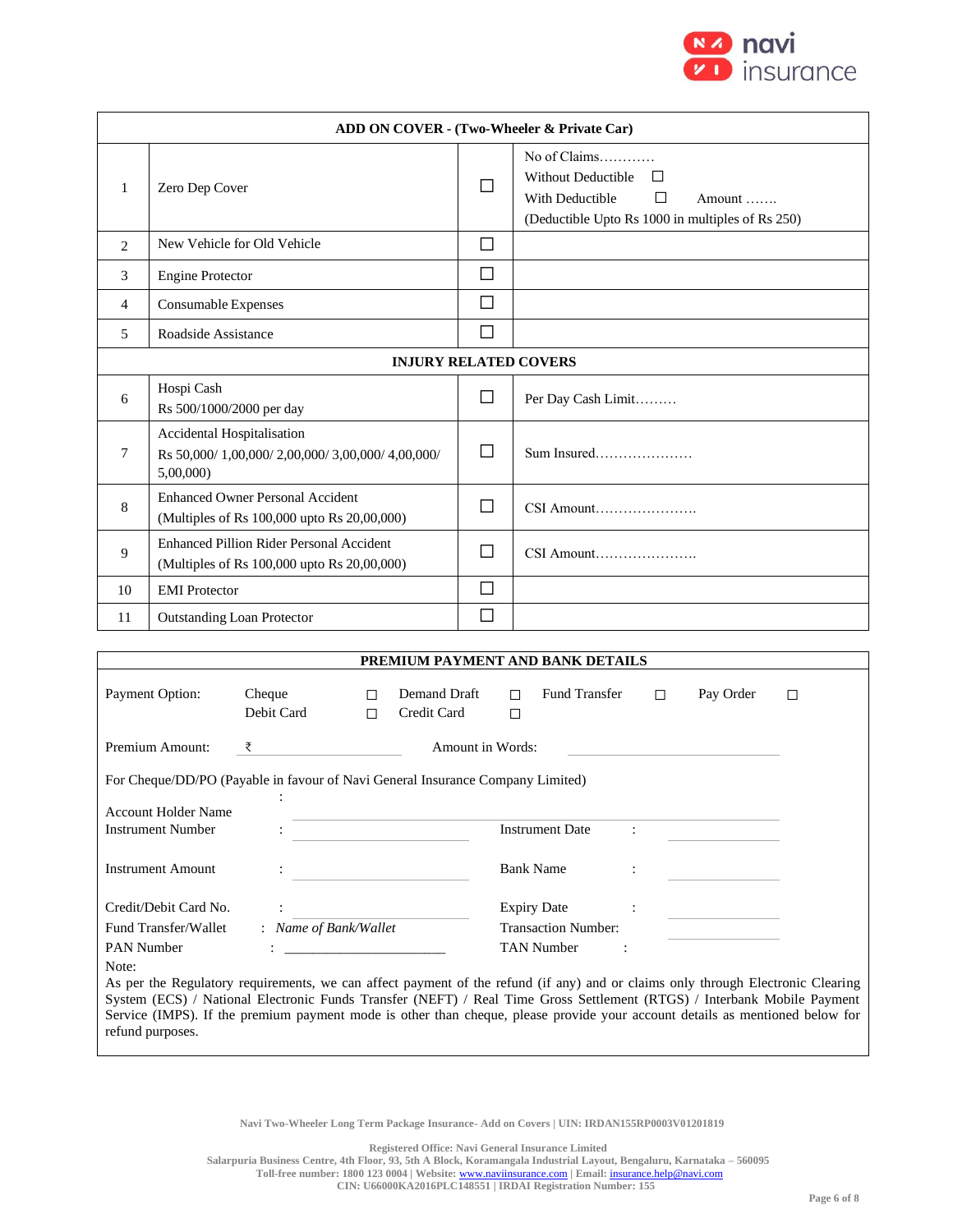

| Account No.                                                                                                                                                                                                                                                                                                                                                                                                    |                                                  | <b>IFSC/MICR Code</b>                                                       |   |                                                                                                                                       |  |  |  |  |
|----------------------------------------------------------------------------------------------------------------------------------------------------------------------------------------------------------------------------------------------------------------------------------------------------------------------------------------------------------------------------------------------------------------|--------------------------------------------------|-----------------------------------------------------------------------------|---|---------------------------------------------------------------------------------------------------------------------------------------|--|--|--|--|
| <b>UPI ID</b>                                                                                                                                                                                                                                                                                                                                                                                                  |                                                  | Branch Name:                                                                |   |                                                                                                                                       |  |  |  |  |
| Type of Account                                                                                                                                                                                                                                                                                                                                                                                                | Saving Bank's Account<br>Others (Please Specify) | <b>Current Account</b><br>П<br><u> The Common State Common State Common</u> | П |                                                                                                                                       |  |  |  |  |
| <b>ELECTRONIC INSURANCE ACCOUNT DETAILS OF PROPOSER</b>                                                                                                                                                                                                                                                                                                                                                        |                                                  |                                                                             |   |                                                                                                                                       |  |  |  |  |
| (Email Id is mandatory)                                                                                                                                                                                                                                                                                                                                                                                        |                                                  |                                                                             |   |                                                                                                                                       |  |  |  |  |
| Do you have an $EIA$ :                                                                                                                                                                                                                                                                                                                                                                                         | $\Box$ Yes $\Box$ No                             | If No, do you wish to apply for EIA                                         |   | $\mathbb{Z}^{\mathbb{Z}}$<br>$\Box$ Yes<br>$\Box$ No                                                                                  |  |  |  |  |
| If Yes, please quote the EIA number<br>$\begin{CD} \begin{picture}(10,10) \put(0,0){\dashbox{0.5}(10,0){ }} \put(15,0){\dashbox{0.5}(10,0){ }} \put(15,0){\dashbox{0.5}(10,0){ }} \put(15,0){\dashbox{0.5}(10,0){ }} \put(15,0){\dashbox{0.5}(10,0){ }} \put(15,0){\dashbox{0.5}(10,0){ }} \put(15,0){\dashbox{0.5}(10,0){ }} \put(15,0){\dashbox{0.5}(10,0){ }} \put(15,0){\dashbox{0.5}(10,0){ }} \put(15,0$ |                                                  |                                                                             |   |                                                                                                                                       |  |  |  |  |
| If applied, please mention your preferred Insurance Repository                                                                                                                                                                                                                                                                                                                                                 |                                                  |                                                                             |   |                                                                                                                                       |  |  |  |  |
| Email Id (Registered with Insurance Repository)<br>$\left\langle \left\langle \begin{array}{cc} 0 & 0 \\ 0 & 0 \end{array} \right\rangle \right\rangle$                                                                                                                                                                                                                                                        |                                                  |                                                                             |   |                                                                                                                                       |  |  |  |  |
| in this proposal for Insurance. We request you to inform the Repository of any changes in the details immediately.                                                                                                                                                                                                                                                                                             |                                                  |                                                                             |   | Your Policy will be credited in your EIA account and your address details as mentioned in the EIA shall override the address provided |  |  |  |  |

#### **Declaration**:

"I/We desire to insure with NAVI GENERAL INSURANCE LIMITED ("Company") in respect of the vehicle described in this proposal form and statements contained herein, shared by me digitally or otherwise either through Company website, emails, Mobile application or any such mode of communication are true and accurate representations.

I/We undertake and confirm that:

- a) If any of the statements made herein are found to be false or incorrect, the benefits under this policy would stand forfeited.
- b) This application and declaration shall be promissory and shall be the basis of contract between me/us and the Company.
- c) I/We have read and understood the coverages, the terms and conditions and accept the Company's policy of insurance along with said conditions. .
- d) If any additions or alterations are carried out by me/us in this proposal form or if there is any change in the information submitted by me/us after the submission of this proposal form, then the same would be conveyed to the Company immediately, failing which the benefits under the policy would stand forfeited.
- e) The Company may take appropriate measures to capture the voice log for all telephonic transactions carried out by me/us as required by the procedure/regulations internal or external to the Company and shall not hold the Company responsible or liable for relying/using such recorded telephonic conversation.
- f) The insurance would be effective only on acceptance of this application by the Company and the payment of requisite premium in advance. In the event of non-realization of the Cheque or non-receipt of the amount of premium by the company, the policy shall be deemed cancelled "ab initio" and the Company shall not be responsible for any liabilities of whatsoever nature under this policy.
- g) I/We agree to receive "Certificate of Insurance and Policy Schedule" only and shall access the policy terms, conditions and exclusions on the company's website.
- h) I/We hereby confirm that all premiums have been/will be paid from bonafide sources and no premiums have been/will be paid out of proceeds of crime related to any of the offence listed in Prevention of Money Laundering Act, 2002. I understand that the Company has the right to call for documents to establish sources of funds.

**Registered Office: Navi General Insurance Limited**

**Salarpuria Business Centre, 4th Floor, 93, 5th A Block, Koramangala Industrial Layout, Bengaluru, Karnataka – 560095 Toll-free number: 1800 123 0004 | Website:** [www.naviinsurance.com](http://www.naviinsurance.com/) **| Email:** [insurance.help@navi.com](mailto:insurance.help@navi.com)